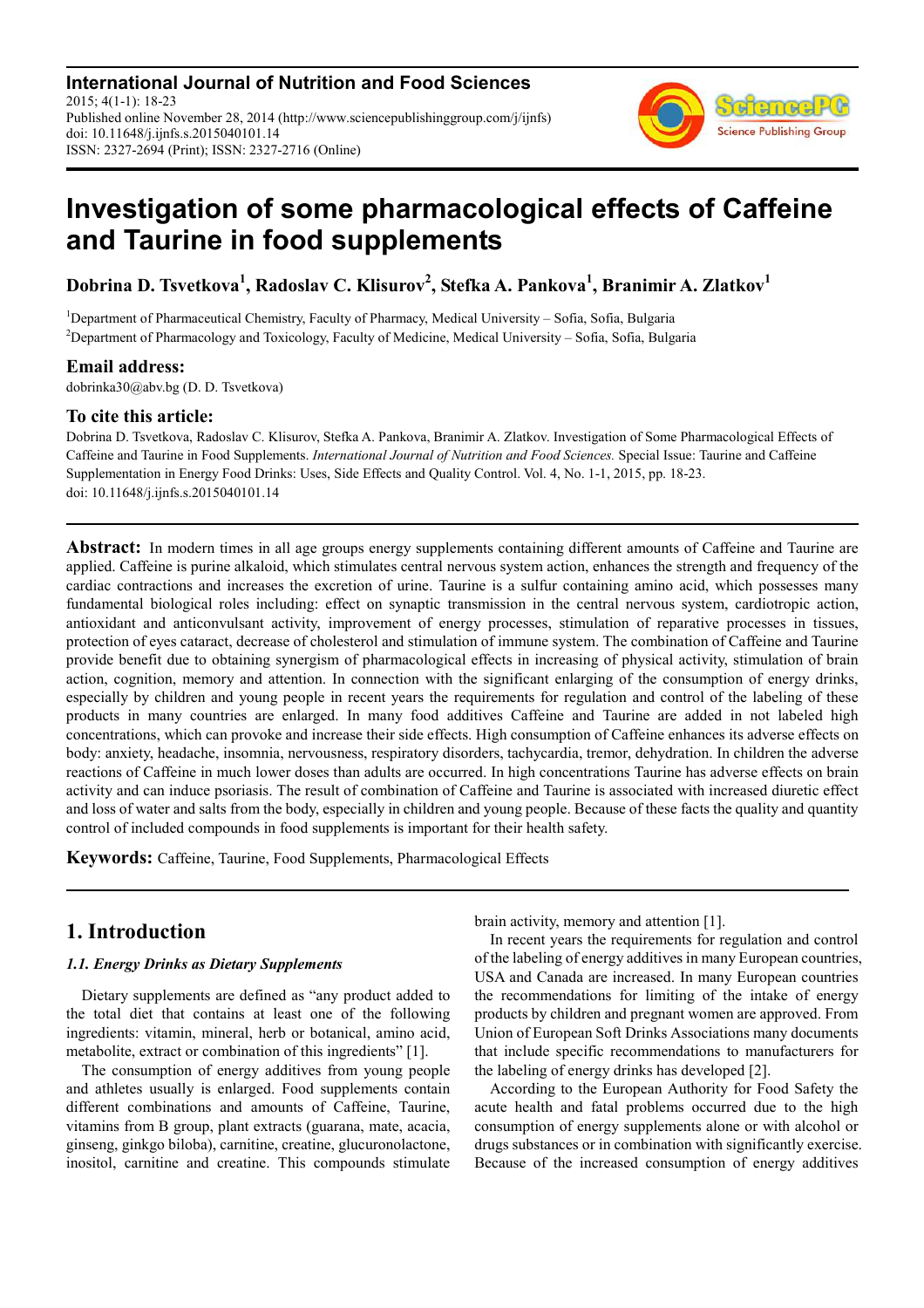from young athletes and active individuals and due to the variety of physiological and psychological effects of this products, in recent years different ingredients of energy drinks are the subject of research and evaluations [1]. The insufficiently explored interactions between the individual components of energy supplements require further investigation of their pharmacological effects. The quality and quantity control of included compounds in food additives is important for their health safety [2].

# **2. Caffeine and Taurine.**

#### *2.1. Pharmacological Activity of Caffeine*

Caffeine (1,3,7-trimethylxanthine) (Fig. 1.) is purine alkaloid, which is one of the most consumed stimulant. Its natural sources are coffee tree (Coffea arabica), green tea (Camellia sinensis), Cola acuminata, guarana (Paulina cupana), cocoa and yerba maté (Ilex paraguariensis). By acting as a non selective А1 and А2 adenosine receptor antagonist it inhibits the adenosine suppressive activity. Actions of this alkaloid are associated with blocking the phosphodiesterase enzyme, which causes the accumulation of cyclic adenosinmonophosphate in the tissues [3].

Caffeine possesses different physiological effects: stimulates central nervous system action, enhances the mental activity and the physical performance, improves the cognition [4] and reaction time, exerts a positive effect on conditional reflexes, improves dopaminergic and cholinergic neurotransmission [3].



*Fig. 1. Chemical structure of Caffeine.* 

It increases blood pressure, heart rate [5] and the frequency and strength of heart contractions [6] and possesses analeptic action of the vasomotor and respiratory center in the brain [3].

Caffeine exerts diuretic activity by the following mechanisms:

- 1) decreasing of resorbtion of sodium and chlorine ions in the proximal kidney channels
- 2) improving the kidney hemodinamic and enhancing of the glomerulus filtration
- 3) increasing the plasma volume of the blood by lowering the hydrophilicity of the tissues
- 4) inhibition of the secretion of the antidiuretic hormone by stimulation of volumetric receptors [3].

Oxidative stress is imbalance between the overproduction of reactive oxygen species from endogenous or exogenous sources and the decrease in antioxidant defense mechanisms.

Oxidative stress is implicated in the pathogenesis of aging and different human diseases: neurodegenerative diseases including Alzheimer, Parkinson, Huntington, amyotrophic lateral sclerosis (Lou Gehrig's disease), Down's syndrome, atherosclerosis, vascular disease, cancer, diabetes mellitus type 1 and type 2, age-related macular degeneration, psoriatic arthritis [7].

Antioxidants protect cells of the body from damage that results from certain chemical reactions involving oxidation [7].

Antioxidant role of Caffeine is associated with scavenging the hydroxyl radical (OH·) [8]. Its major metabolites 1-methylxanthine and methyluric acid are highly effective antioxidants [9, 10] (Fig. 2.).



*Fig. 2. Metabolism of Caffeine [10].* 

Caffeine prevents age-associated decline in cognitive function after its chronic application, through the protection of the antioxidant system in vivo [11].

Consuming of an energy drink with Caffeine 60 min. before exercises improves mental focus, performance, concentration, reaction time, incites skeletal muscle metabolism and therefore it has been widely used in athletic competitions due to its ergogenic effects [12].

#### *2.2. Symptoms of Caffeine Overdose*

The pharmacokinetic properties of Caffeine are dose dependent, which contributes to toxic effects associated with many its overdoses in dietary supplements. Excessive amounts of Caffeine can adversely affect the body through significant toxic effects:

cetral: anxiety, delirium, headache, insomnia, nervousness systemic: dehydratation, hyperglycemia, fever

heart: arrhythmia [13], severe hypertension, tachycardia respiratory disorders: troubled and rapid breathing;

gastric tract: abdominal pain, diarrhea, nausea, vomiting, erosive changes in the lining of the gastrointestinal tract

urinary: increased and frequent urination leading to dehydration due to loss of water and salts from the body

muscular: tremor

eyes: blurred vision

mouth: dryness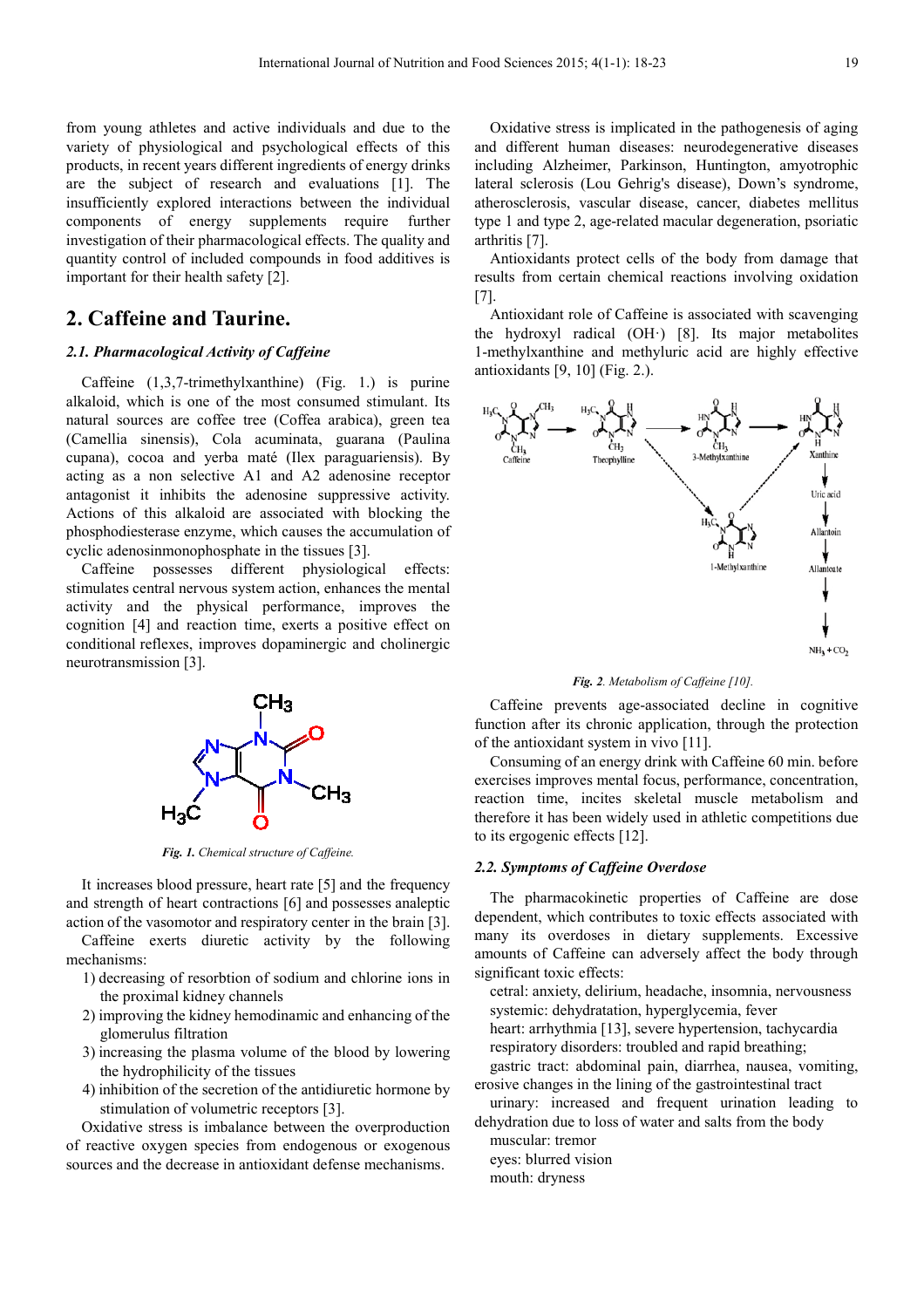skin: flushing, increased sensitivity to touch or pain [3].

After repeated administration alkaloid leads to a weak dependency and at high doses causes exhaustion of neurons. In elderly its effect is accompanied with frequent awakenings. The full inhibition of the brain phosphodiesterase leads to convulsive effect at toxic concentrations of Caffeine [3].

Childrens are more vulnerable, because of the occurrence of adverse effects of Caffeine in much lower doses than adults. The combined intake of energy drinks with alcohol or narcotic drugs posses a significant health risk, especially in young people, as the effect of energy drinks masks the toxic effects of alcohol and narcotic drugs [3].

#### *2.3. Pharmacological Effects of Taurine*

Taurine (2-aminoethanesulfonic acid) (Fig. 3.) is a sulfur containing conditional amino acid, which is synthesized in the body as a result of metabolism of cysteine. This amino acid crosses the blood-brain barrier and is distributed in brain, heart, skeletal muscles, intestine, bile, liver, kidney, retina, leukocyts, platelets and is 0.1 % of total human body weight [14].

In prematurely born infants the lack of the enzymes converting cystathionine to cysteine leads to its deficiency. Due to this reason supplementation with Taurine is necessary in infants. Taurine containing energy products are Red Bull, AMP Energy, Celsius, Full Throttle, 5-hour Energy, Monster Energy, NOS, Rockstar, Venom, [14].

Deficiency of Taurine leads to decreased oxygen consumption and adenosine triphosphate synthesis, resulting in the formation of superoxide and the creation of oxidative stress. A number of pathological conditions including abnormalities in central nervous system, epilepsy, myopathy, hypertension, cardiovascular dysfunctions like arrhythmia, cardiomyopathy and congestive heart failure, hypercholesterolemia, hepatic disorders, cystic fibrosis, retinal degeneration, cancer, immune impairment, retardation of growth and development are is associated with Taurine deficiency [15].

It is reported that food supplementation with Taurine prevents the progression of hypertension [16], coronary heart disease, endothelial dysfunction in young male, type 1 diabetics, hepatitis and hypercholesterolemia [15].



*Fig. 3. Chemical structure of Taurine.* 

This amino acid exerts different pharmacological activity. Taurine possesses anxiolytic effect by activating the glycine receptor and exerts antidepressant, antiinflammatory, antiapoptotic [14] and antioxidant activity [17].

Taurine increases the development of nerve tissue and is important for synaptic transmission in central nervous system [18]. It protects against epileptic seizures and glutamate excitotoxicity [19]. In hypoxia in the brain very quickly is released glutamate, which leads to opening of the calcium channels and increasing of their concentration in neurons. Taurine plays neuroprotective role by interaction with GABA-receptors [15] and by regulation of cytoplasmic and mitochondrial calcium homeostasis due to inhibition of the glutamate-induced  $Ca^{2+}$  influx through L-, P/Q- and N-types of voltage gated calcium channels [20].

The reported facts that in patients with Alzheimer's disease are found decreased levels of Taurine and that this amino acid increases the levels of acetylcholine in the brain of animals, prove that Taurine can have beneficial effects in Alzheimer's disease and other neurological disorders due to blocking the neurotoxicity of β-amyloid by activation of GABA-receptors [20].

The normal function of dopaminergic neurons are controlled by NMDA-receptors. Their overaction leads to the accumulation of dopamine and neuronal death. Taurine reduces the release of dopamine acting as NMDA-receptor antagonist [15].

Taurine is essential for cardiovascular function and prevents from cardiovascular diseases [21], because improves the function of the left ventricle, exerts cardiotropic action, lowers blood pressure, stabilizes the heart rhythm, prevents platelet aggregation and regulates osmotic pressure [22]. It influences the heart, nervous system, blood vessels and the kidney in their contribution to arterial pressure regulation [23].

Antihypertensive effect of this amino acid is supported by the fact that in essential hypertensive patients after 6 weeks of treatment the systolic, diastolic and mean arterial blood pressure have been reduced [22].

Oral supplementation of Taurine induces antihypertensive effects in animal models of hypertension due to both central and peripheral effects. Specifically mediated by central nervous system effects of amino acid include modulation of baroreflex and regulation of the activity of hypothalamic neurons that are involved in secretion of vasopressin [23].

The vasorelaxation and hypotensive effects of Taurine are associated with its following peripherally mediated mechanisms:

- 1)reduction in plasma of levels of catecholamines adrenaline and noradrenaline
- 2)enhancing of natriuresis, urinary volume and kallikrein secretion
- 3)action as an osmoregulator on endothelial and vascular smooth muscle cells
- 4)increasing the expression of endothelial nitric oxide synthase, leading to enhancing the production of vasodilatator nitric oxide and stimulation of its release from the vascular endothelium;
- 5)minimizing the elevation of serum cytokine, endothelin, neuropeptide Y and thromboxane  $B_2$ ;
- 6)modulation of activity of the reninangiotensine-aldosterone system [24].

In endothelial cells antiapoptotic action of this amino acid is mediated via its antiinflammatory effect and ability for inhibition of reactive oxygen species. Taurine has also been shown to help people with congestive heart failure by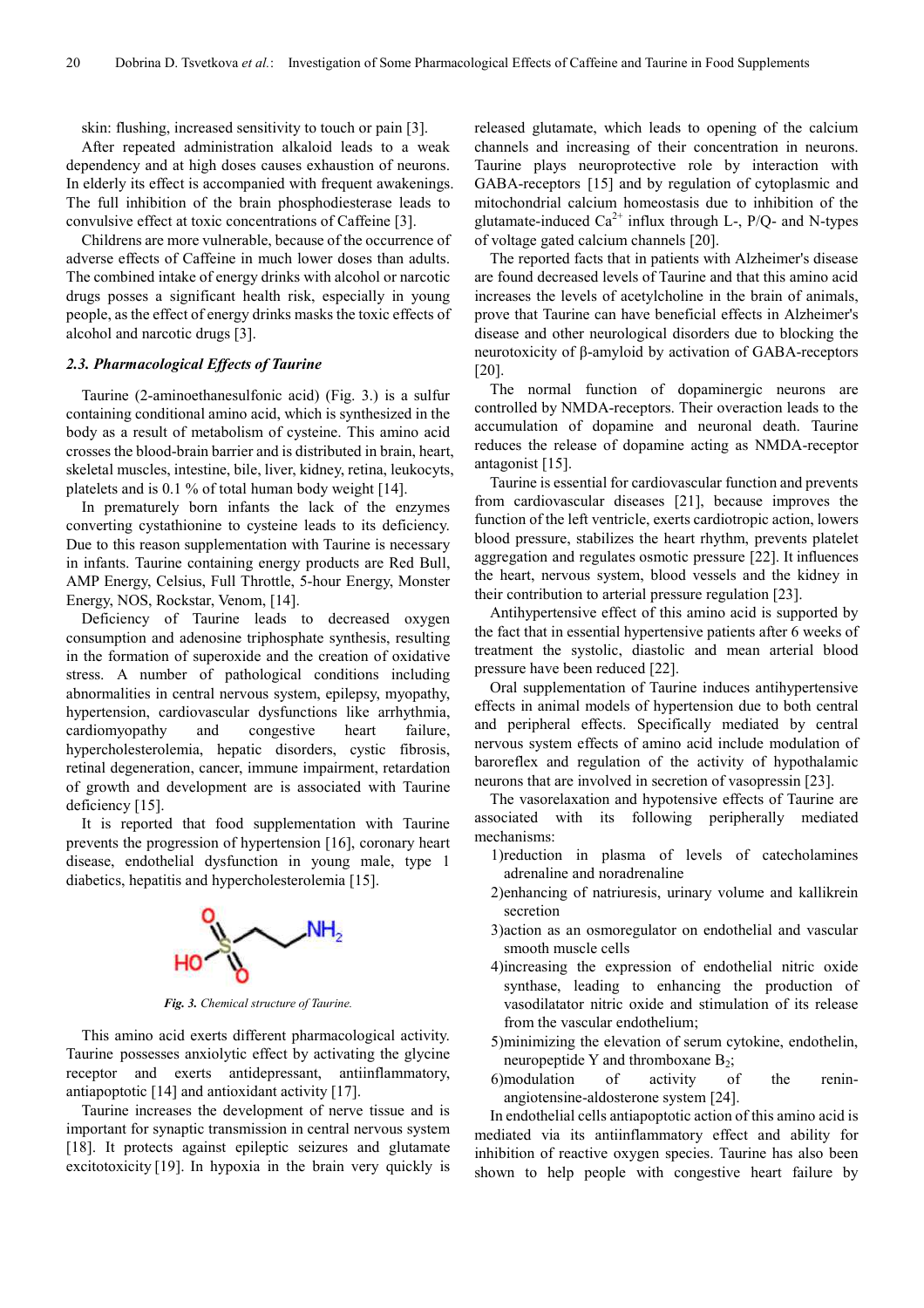increasing the force and effectiveness of heart-muscle contractions [24].

Supplementation with Taurine is possibly beneficial for the prevention of atherosclerosis, coronary heart disease and liver disease by decreasing of the secretion of apolipoprotein B100 which is structural component of VLDL and LDL [25].

This amino acid prevents the development of atherosclerosis and angiopathies by the following mechanisms:

- 1) lowering of serum lipids and lysophosphatidic acid, which is a lipid component in atherosclerotic plaques
- 2) reduction of the oxidation of LDL [24]
- 3) inhibition of platelet aggregation, which decreases the risk of formation of arterial thrombus [26].

Taurine reacts with phagocyte-derived hypochlorous acid resulting on formation of Tautochloramine. This compound inhibits synthesis of interleukine 6 and 8 and suppresses the physiological activation of matrix metalloproteases, which are secreted from intimal macrophages and foam cells. This leads to inhibition of proteolysis of collagen fibers and other protein components of the intercellular matrix and decreases the rupture of atherosclerotic plaque [24].

It is reported that Taurine suppresses the expression of myeloperoxidase – the enzyme which generates phagocyte-derived hypochlorous acid and by this mechanism lowers the risk of coronary disease and myocardial infarctions [27]. It works like a diuretic by keeping potassium and magnesium inside the cell and excessive sodium – out of the cell [24]. This amino acid decreases blood sugar and prevents diabetes associated microangiopathy and nephropathy [28].

The antioxidant effects of Taurine in biological systems is a result of its ability to scavenge reactive oxygen species, to stabilize biomembranes and to reduce the production of lipid peroxidation [14]. It decreases the oxidative stress also by inhibiting of the formation of advanced glycation endproducts [29].

It acts as an antioxidant and protects against toxicity of lead and cadmium and prevents many tissues of oxidant-induced toxic injury [30]. Supplementations with Taurine prevent oxidative stress induced by exercise [14].

Antineoplastic drugs lead to the development of secondary cancers in patients in extended remission. Due to its antioxidant properties Taurine acts against antineoplastic drugs-induced genotoxicity in somatic and germ tissues by reduction in DNA-fragmentation and decreasing of the frequency of chromosomal aberrations. These results prove that it may be of therapeutic potential in preventing the risk of secondary tumors in chemotherapy [31]. Taurine is chemopreventive agent against the colonic and hepatic cancers and have beneficial effects in acute hepatitis. Its derivates Tauromustine and Taurolidine exerts antineoplastic activity [20].

This amino acid is important for early embryonic development, immune system [32] and for function of skeletal muscles [33]. Taurine exerts positive effect by protecting eyes from dystrophic process in retina and from developing of diabetic, senile, radiation or traumatic cataract [14].

It is conjugated in the liver with chenodeoxycholic acid and cholic acid and form the bile salts sodium taurochenodeoxycholate and sodium taurocholate [34]. Taurine is involved in the formation of the surface-active substances, which promote the emulsification of the fatty acids in the diet [14].

This amino acid is in high concentrations in skeletal muscle, modulates contractile function and increases force generation by augmenting the accumulation and release of calcium from the sarcoplasmic reticulum [35].

Taurine helps to cell proliferation and viability and stabilization of the membranes. Physiologically it plays an important role in the abnormalities in the metabolism and stimulates of reparative processes in tissues. This amino acid improves energy processes, detoxifies some xenobiotics, regulates levels of calcium ions in blood, exerts hypolipidemic activity by its role of fatty tissues metabosm [14].

Taurine participates in the regulation of secretion of secretion of vasopressin and oxytocin. It has been shown that it exerts protective effect on human hair follicle grown in vitro [14].

Trimethyltaurine by binding to GABA-A receptors exerts neuroprotective properties. Tauropyrone protects cells from glutamate-induced cell death. Taurine chloramine and Taurine bromamine exhibit immunoregulatory activity [20].

#### *2.4. Symptoms of Taurine Overdose*

The increased plasma concentrations of growth hormone in some epileptic patients during administration of 50 mg/kg body mass per day Taurine, suggest a potential of this amino acid to stimulate the hypothalamus and to modify the neuroendocrine function, which can be a side effect in hight consumption of Taurine. There are found an indications that in dose 2 g per os daily Taurine can induce psoriasis[14].

The absorption of this amino acid from beverages is more rapid than from foods, which faster can provoke side effects in hight consumption. The combined administration of both Caffeine and Taurine is associated with increased diuretic effect and loss of water and salts from the body, especially in children and young people [14].

## *2.5. Effects of Energy Supplements, Containing Combination of Caffeine and Taurine*

The consumption of energy drinks is exponentially increasing worldwide due to their stimulant effect on the central nervous system and body and the purpose of enhancing both cognitive and physical performances [36].

The introduction of Red Bull to the market in 1987 started a new beverage category: the "energy drink". Red Bull is the most consumed energy drink and in 250 ml contains 80 mg (0.32 mg/ml) Caffeine and 1000 mg (4 mg/ml) Taurine [36].

It is reported that Red Bull energy drink causes increased diastolic blood pressure, aerobic endurance and anaerobic performance. Taurine shows antihypertensive properties, lowering the systolic blood pressure [20].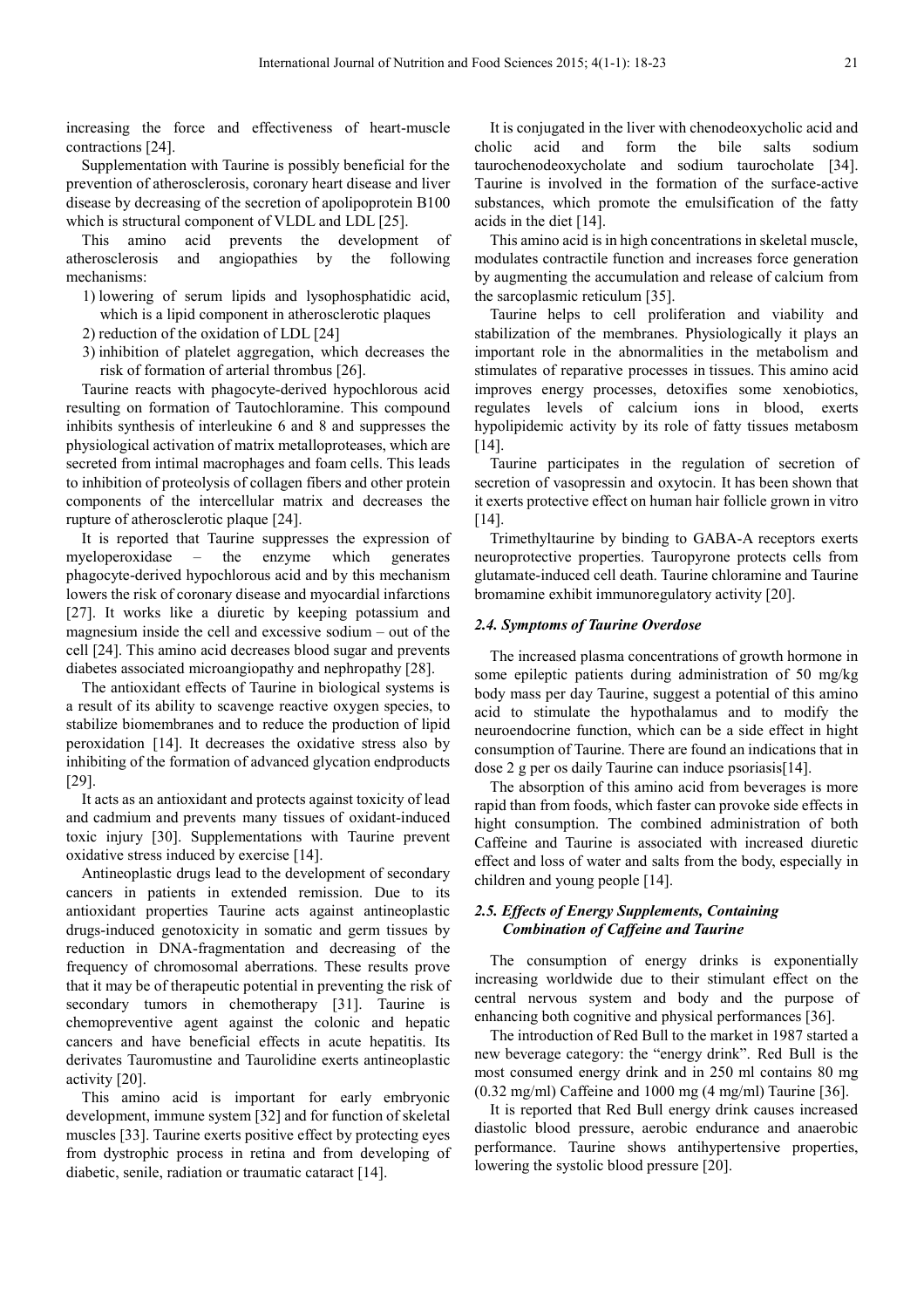The European Union's Scientific Committee on Food has published a report in March 2003 summarizing the investigation into potential interactions of the ingredients in energy drinks. At the cardiovascular level the conclusion is that Taurine might reduce the cardiovascular effects of Caffeine and can decrease Caffeine-mediated increase in systolic blood pressure [20, 37].

The consumption of Caffeine and other stimulants have potentially beneficial effects on cognition, including improved attention and enhanced information processing and improve mental function [36]. It is demonstrated that energy drinks containing Caffeine and Taurine improve mood, cognition and memory [38] and increase mental performance, concentration and information processing [20].

Sports drinks are among the most widely used nutritional supplements. Combination of 80 mg Caffeine and 1000 mg Taurine posses performance-enhancing effects [39] in athletics. Supplements containing a combination of Caffeine and Taurine have been shown to enhance ventricular function by increasing stroke volume [35].

The duration of administration is important for effects of Caffeine and Taurine in energy drinks. This is confirmed by experimental results proving the that after two weeks an additive effects of Caffeine and Taurine occur and no additive effect is observed after only a week administration [40].

In patients the novel drug analgesic combination Tramadol 37.5 mg/Paracetamol 325 mg/ Caffeine 30 mg/ Taurine 250 mg compared to Tramadol 37.5 mg/ Paracetamol 325 mg exerts a superior analgesic effect and decreases adverse reactions like nausea, vomiting and dizziness [41].

#### *2.6. Ovedose of Combination of Caffeine and Taurine*

High consumption of energy drinks containing overdose of Caffeine and Taurine lead to health risks and toxicity [42], because of a variety of adverse health effects [36].

The combined administration of Caffeine and Taurine decreases heart rate. In comparison with intake of 80 mg Caffeine the consumption of 80 mg Caffeine and 1000 mg of Taurine increases the blood pressure [43].

In consumption of the energy drink with Taurine during exercises it lead to cardiovascular effects in significant increase in contractility and a higher stroke volume. It is observed that the combination of exercises and the consumption of a Caffeine and Taurine-containing beverage leads to a heart attack [44].

Highly caffeinated beverage containing Taurine can lead to atrial fibrillation [45].

# **3. Conclusion**

Caffeine is involved in a number of important physiological processes. Taurine participates in a great number of functions in the organism and maintains cellular homeostasis.

The synergism effect of these compounds is important due to improvement of mood, cognition and memory and increase mental performance.

There are many different types of caffeinated foods and

beverages in which the content of Caffeine and Taurine is not labeled and in high consumption this can provoke side effects of two components.

Because of these facts the quality and quantity control of included compounds in food supplements is important for their health safety. This is the reason for increasing the requirements for their control in food additives.

## **References**

- [1] Dietary Supplement Health and Education Act (DSHEA), Public Law, Act 42 U.S.C. 287C-11, 1994, 103–417.
- [2] K.A. Clauson, K.M. Shields, C.E McQueen, N. Persad, Safety issues associated with commercially available energy drinks, J. Am. Pharm. Assoc., 2008, 48(3), 55–63.
- [3] B.B. Fredholm, Notes on the history of Caffeine use, Handb. Exp. Pharmacol., 2011, 200, 1–9.
- [4] T.T. Brunyé, C.R. Mahoney, H.R. Lieberman, G.E. Giles, H.A. Taylor, Acute Caffeine consumption enhances the executive control of visual attention in habitual consumers, Brain and Cognition, 2010, 74, 186–192.
- [5] R.J. Bloomer, I.C. Harvey, T.M. Farney, Z.W. Bell, R.E. Canale, Effects of 1,3-dimethylamyl-amine and Caffeine alone or in combination on heart rate and blood pressure in healthy man and women, Phys. Sportsmed., 2011, 39(3), 111–120.
- [6] N.P. Riksen, P. Smits, G.A. Rongen, The cardiovascular effects of methylxanthines, Handb. Exp. Pharmacol., 2011, 200, 413–437.
- [7] O. Firuzi, R. Miri, M. Tavakkoli, L. Saso, Antioxidant therapy: current status and future prospects, Curr. Med. Chem., 2011, 18(25), 3871–3888.
- [8] R.P. Barcelos, M.A. Souza, G.P. Amaral, S.T. Stefanello, G. Bresciani, M.R. Fighera, F.A. Soares, N.V. Barbosa, Caffeine supplementation modulates oxidative stress markers in the liver of trained rats, Life Sci., 2014, 96(1–2), 40–45.
- [9] F. Zeidán-Chuliá, D.P. Gelain, E.A Kolling, J.L. Rybarczyk-Filho, P. Ambrosi, S.R. Terra, A.S. Pires, J.B. da Rocha, G.A. Behr, J.C. Moreira, Major components of energy drinks (caffeine, taurine, and guarana) exert cytotoxic effects on human neuronal SH-SY5Y cells by decreasing reactive oxygen species production, Oxid. Med. Cell. Longev., 2013, 2013, 1–22.
- [10] H. Ashihara, Metabolism of alkaloids in coffee plants, Braz. J. Plant Physiol., 2006, 18 (1), 1–8.
- [11] R.V. Abreu, E.M. Silva-Oliveira, M.F. Moraes, G.S. Pereira, T. Moraes-Santos, Chronic coffee and Caffeine ingestion effects on the cognitive function and antioxidant system of rat brains, Pharmacol. Biochem. Behav., 2011, 99(4), 659–664.
- [12] M.A. Tarnopolsky, Effect of Caffeine on the neuromuscular system-potential as an ergogenic aid, Appl. Physiol. Nutr. Metab., 2008, 33(6), 1284–1289.
- [13] D.J. Pelchovitz, J.J. Goldberger, Caffeine and cardiac arrhythmias: a review of the evidence, Am. J. Med., 2011, 124(4), 284–289.